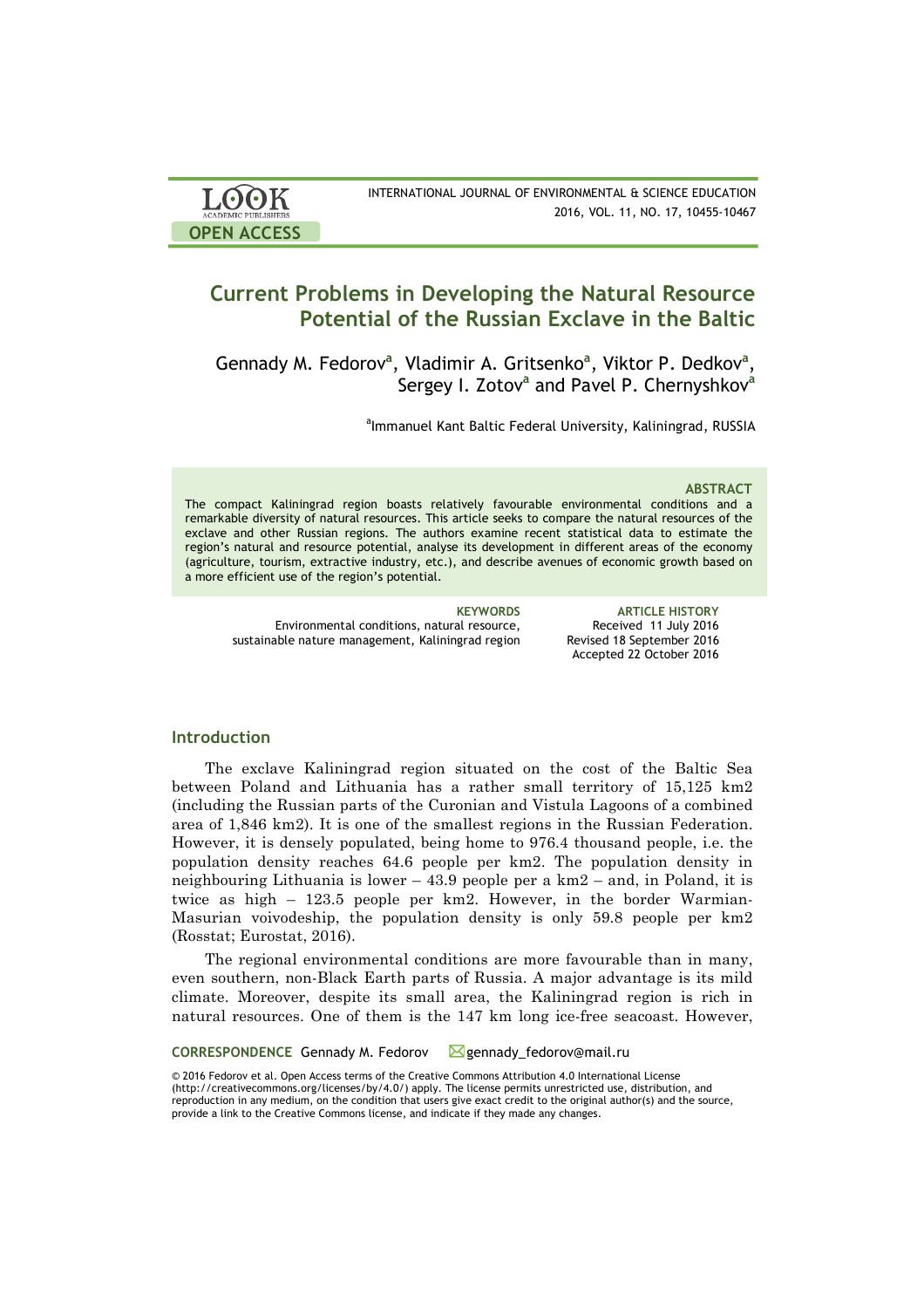the region's natural and resource potential is not fully realised. There are complex ecological problems that require prompt attention. This article will estimate the opportunities for a more effective use of the natural potential in the development of regional economy.

Active use of own natural resource potential is one of the factors contributing to the creation of more sustainable regional economy resilient to external shocks. To its 'fragility', susceptibility to external influences pointed the French Professor I. Samson (1998, 2000) in the late 1990s, who in 1997 – 1998 led the project "Tacis support to a global development plan for Kaliningrad oblast" and proposes to develop those industries that tend to use not imported raw materials, but local resources. Similar ideas on strengthening the role of local resources and the accelerated development of the agricultural sector, recreation and tourism, processing of local mineral raw resources (especially amber) were later expressed in the works of many Kaliningrad scholars (Klemeshev & Mau, 2007; Krasnov & Fedorov, 2012; Kropinova, Zaitseva & Moroz, 2015; Orlenok & Fedorov, 2005; Semenova et al., 2013; Status, 2016; Zverev, Klemeshev & Fedorov, 2005).

An analysis of statistical data shows that the Kaliningrad region performs above the national average in terms of labour productivity only in agriculture and fishery. In 2011, the gross value added per an employee in agriculture (including hunting and forestry) was 1.4 times the national average and, in fishery, 1.7 times that. Overall, the economic performance was below the national average by 22% (Gimbitsky, Kuznetsova & Fedorov, 2014). Moreover, the mentioned economic areas account for a small proportion of the regional gross product. In 2014, agriculture, hunting, and forestry accounted for 4.9% of the GRP and fishery for 1.4% (Rostat, 2016).

The other natural-resource-dependent economic areas include extraction (3.5% of the GRP), tourism, and maritime transport, and such manufacturing industries as fish processing and ship building and maintenance. Overall, natural-resource-depend areas of the economy account for 12-13% of the gross regional product. It seems that this proportion can be more significant, which means the natural resource potential of the Kaliningrad region – primarily, its coastal position and climate conditions – is not fully exploited.

# *Natural and climate conditions and agriculture*

The Kaliningrad region has more favourable conditions for agriculture than most other Russian regions do. Nevertheless, these conditions are often inferior to those of the neighbouring European countries. Almost the whole territory of the region is a lowland plain with areas lying below current sea level. Only in the extreme South-East, hills reach a height of over 200 m (up to 242 m) above sea level. The average absolute height of land surface above sea level is only 15 m. In Russia, this parameter is lower only in Kalmykia and the Astrakhan region, which are located in the Caspian Depression. Many sections of land bordering on the lagoons lie below sea level. These are polder lands, which account for approximately 1,000 km2 – over a half of all polders of the former USSR. Polder lands meant for agricultural exploitation are surrounded by dams of a length of over 700 km and crisscrossed with drainage canals.

The region has primarily sod-podzolic soils. The average humus content is 3%. Acid soils requiring liming account for a fourth of agricultural lands.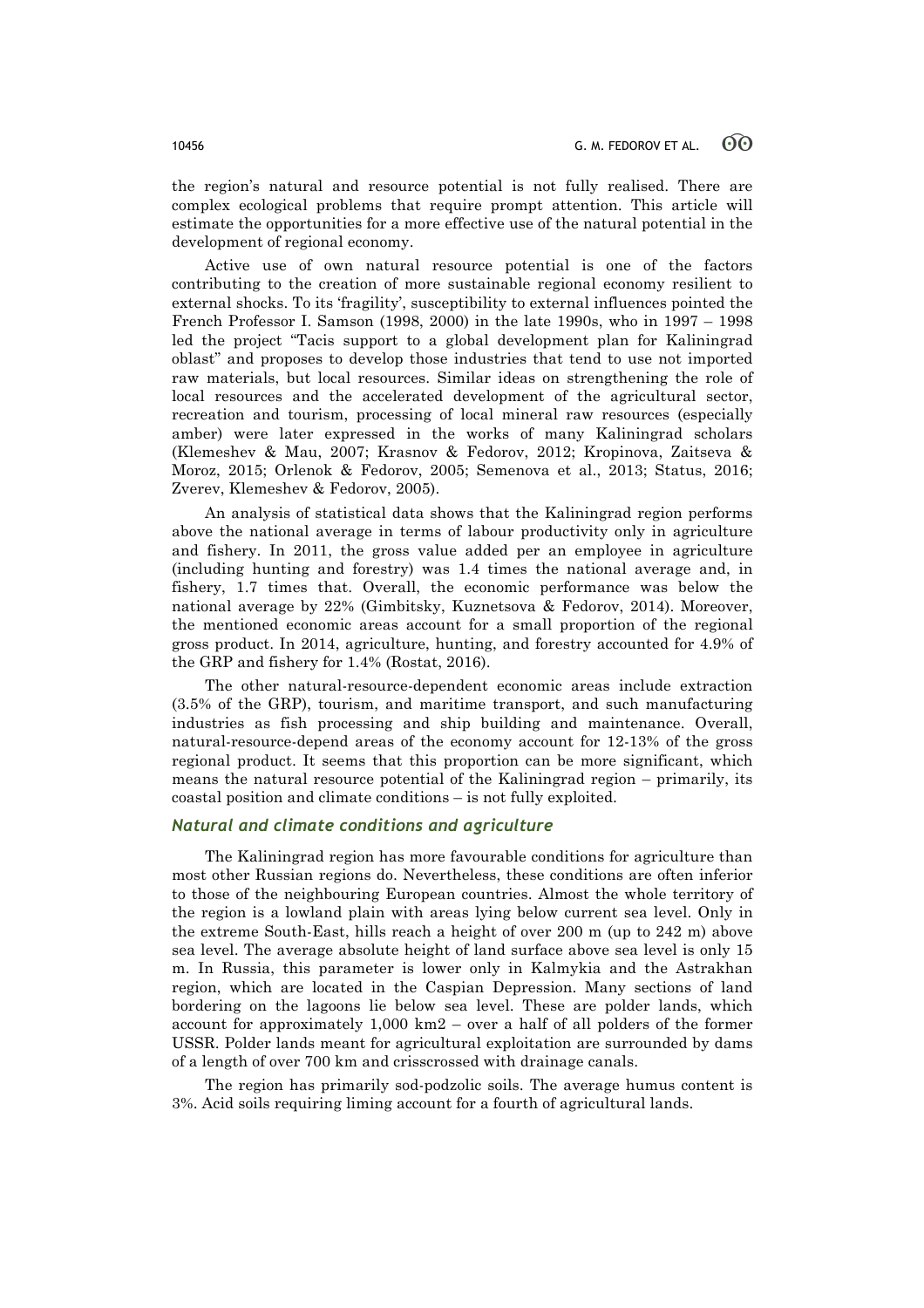#### $60^{\circ}$ INTERNATIONAL JOURNAL OF ENVIRONMENTAL & SCIENCE EDUCATION 10457

The climate is temperate, marine transitional to continental. The summer is relatively cold and the July mean temperature ranges from +17 to +18°C. Tropical air masses can lead to short heat waves with temperatures rising to 36°C. The winter is mild. The January mean temperature is -2 - -4 °C. The snow cover is thin and unstable. In some years, arctic air masses cause short periods of hard frost (up to -35°C). The average annual precipitation is 750 mm, ranging from 400 to 1100 mm, depending on the prevalence of either continental or marine air masses (Orlenok & Fedorov 2005).

The diagrams below reflect the temperature regime and precipitation in the Kaliningrad region (fig. 1 and 2).



**Figure 1.** Average temperatures in in Kaliningrad region, <sup>o</sup>C<br>Source: Hydrometeorological Centre Source: Hydrometeorological Centre of Russia. URL:<br>http://www.meteoinfo.ru/?option=com\_content&view=article&id=1694 (last available http://www.meteoinfo.ru/?option=com\_content&view=article&id=1694 (last 20.10.2016).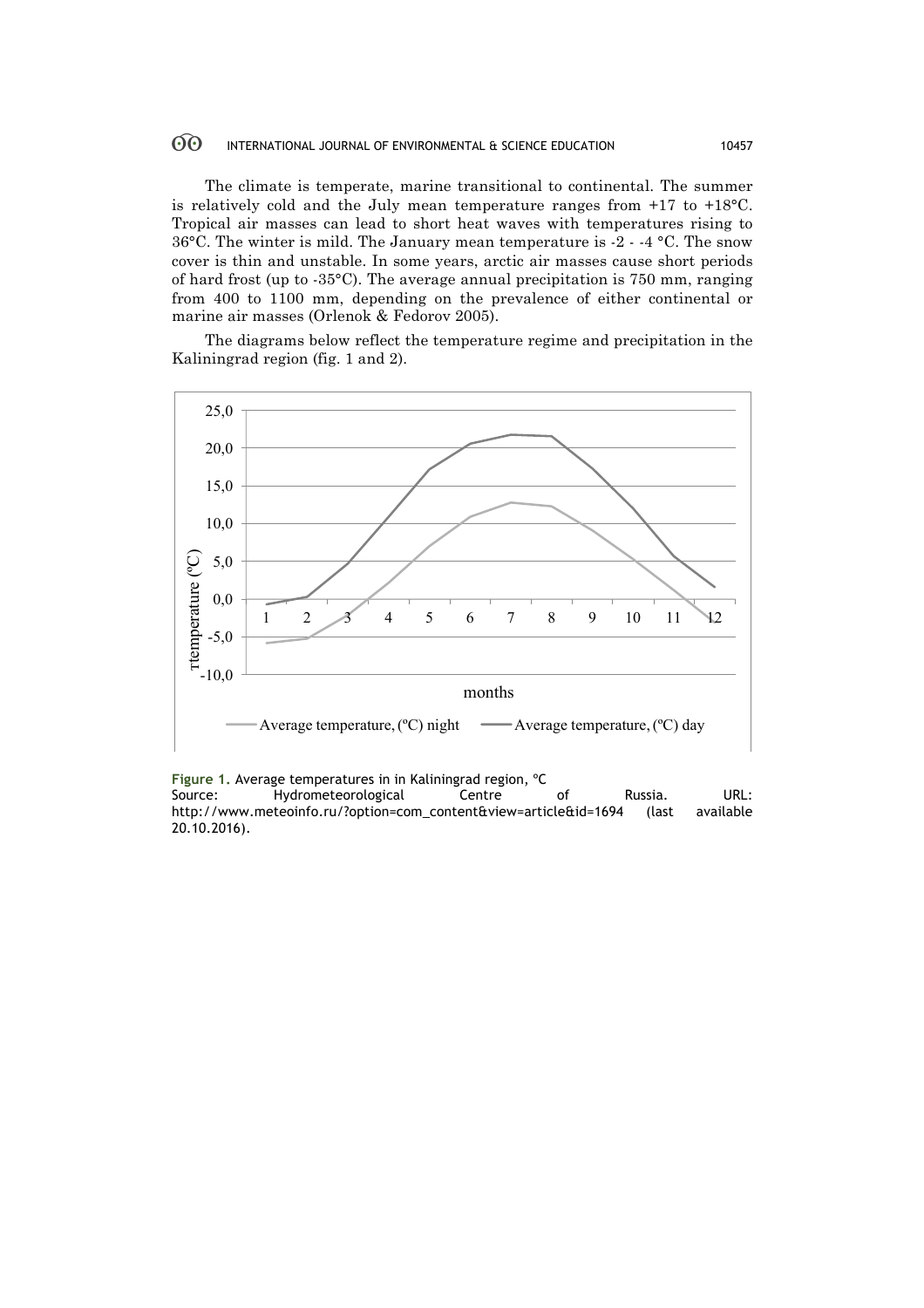

**Figure 2.** Average annual precipitation and the number of days with precipitation in Kaliningrad region

Note: Light dotted line – average annual precipitation, mm Dark line – average number of days with precipitation, over 0.1 mm / days Source: Hydrometeorological Centre of Russia. URL: http://www.meteoinfo.ru/?option=com\_content&view=article&id=1694 (last available 20.10.2016).

In comparison to the other 28 regions of Northwestern and Central Federal Districts, the Kaliningrad region has a high January mean temperature (-3 ºC) and an average July mean temperature  $(17 - 18 \degree C)$ . The region has the third highest amount of precipitation.

A long vegetation period makes it possible to harvest forage grasses twice or even thrice during the season. The mild temperate climate is suitable for growing forage plants, grain crops, and vegetables. The productivity of natural pastures is the highest in the country. However, high humidity combined with a lowland plain relief requires considerable drainage efforts (almost the whole territory of the region is crisscrossed with drainage canals), whereas water retention in soils with a thin humus layer necessitates using a significant amount of fertilisers.

In the Soviet period, there were considerable public investments in the maintenance of the drainage canal system. One hundred eighty large farms – sovkhozes and kolkhozes – were operating in the region at the time. During privatisation, they were replaced by smaller farms, medium-sized joint stock companies and several large private companies. Today, household farms account for a large proportion of the agricultural produce.

Most economic entities engaged in agriculture do not have sufficient financial resources, and loans are charged at high interests rates. This makes it impossible to organise a modern automated agricultural production or necessary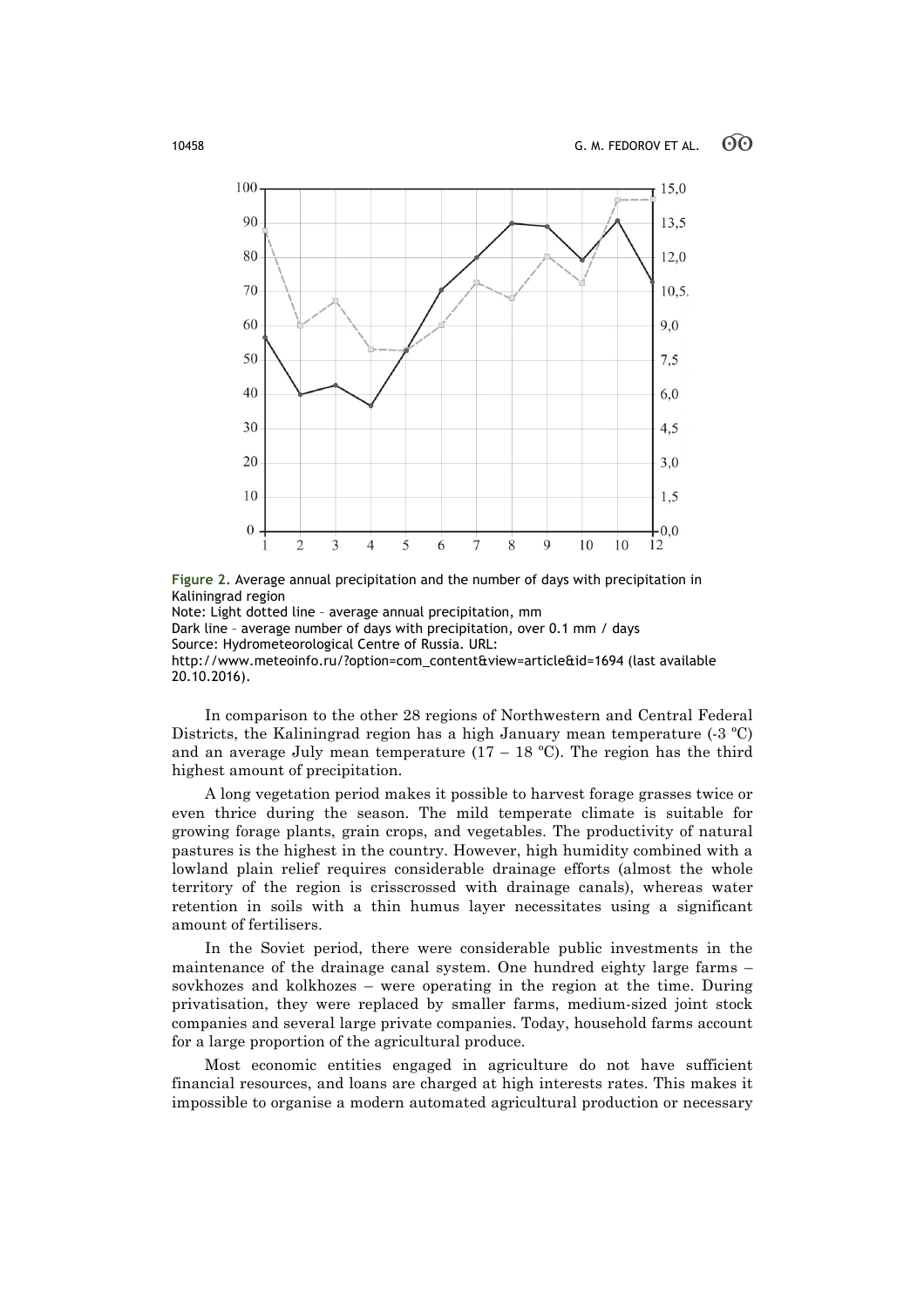#### 60 INTERNATIONAL JOURNAL OF ENVIRONMENTAL & SCIENCE EDUCATION 10459

land improvement. The current public support, which is of pivotal importance for restoring the drainage system, is not sufficient. Therefore, most agricultural lands do not serve their initial purpose anymore. In 1990, there were 416 thousand hectares of cultivated lands (about 27.5% of the total area of the region), while in 2015 this number dropped to 245 thousand hectares (16.2%), a 41% decline (Fig. 3).



**Figure 3.** Cultivated land in 1990 and 2015 in the Kaliningrad region, thous. Hectares Source: compiled by the authors based on Regions of Russia. Social and economic indicators (2010), Rosstat (2016), Kaliningradstat (2016).

A steep decline in the area of cultivated agricultural lands took place in the 1990s, when crop productivity dramatically decreased as standard fertilisation and agricultural management practices were abandoned. The area of the cropped land was decreasing until 2011, when it amounted to 143,600 ha, i.e. 35% of the 1990 level. The crop productivity started to grow in the 2000s to exceed the 1990 numbers in 2015 (fig. The 4). However, it is still lower than in neighbouring Poland and Lithuania. In 2012, the grain crop yield was 2.2 times lower than in Germany and 15% and 24% below that in Poland and Lithuania respectively. The potato yield was 2.7 times lower than in Germany, 1.5 times than in Poland, and 10% below that in Lithuania. So, in 2015 grain yield was two-fold lower than in Germany, approximately the same level as in Poland and Lithuania, and potato yields was less than 2.4 times compared to Germany, .1 times less than in Poland (Eurostat, 2016).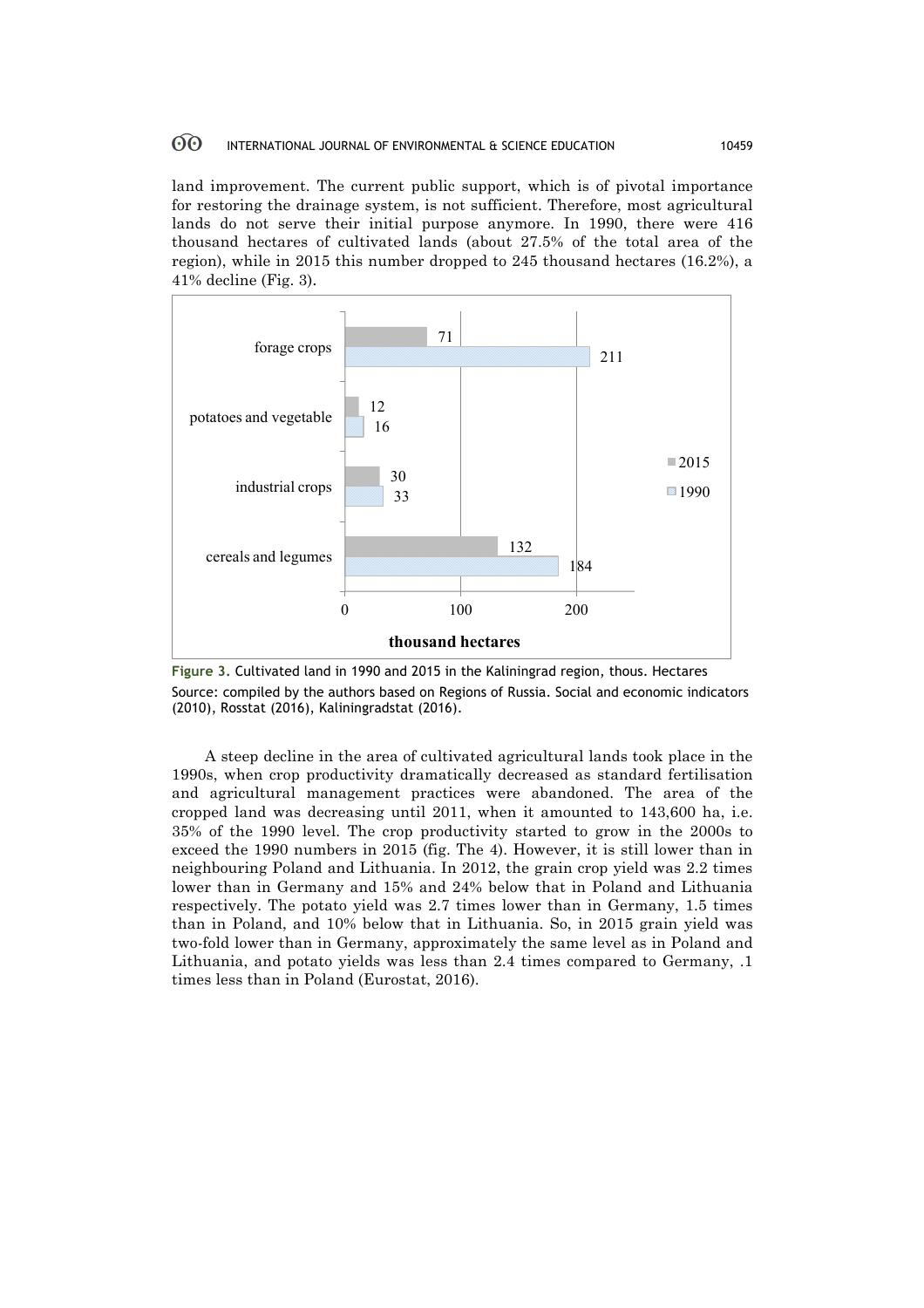

**Figure 4.** Dynamics of crop productivity,1990, 2002 and 2014, centner per hectare Source: compiled by the authors based on Regions of Russia (2016).

The Kaliningrad region is one of the national leaders in terms of the crop yield. In 2015, the Kaliningrad region had the fifth highest grain and legume crop yield throughout Russia  $(42.5 \text{ cwt/ha} - 1.7 \text{ times the national average}).$ Kaliningrad region inferior only to Krasnodar Krai (56.1 cwt/ha), the Republics of Kabardino-Balkaria (45.8 cwt/ha), Karachaevo-Cherkessia (44.1 cwt/ha) and Adygea (44.8 cwt/ha). However, the regional potato crop yield (178 cwt/ha) is just slightly above the national average (159 cwt/ha), ranking Kaliningrad 18th countrywide. The exclave ranks 36th in terms of the vegetable yield being 5% above the national average (238 cwt/ha). However, due to a sharp decline in the area of cultivated lands, the gross yield of major crops reached indicators of the year 1990, except the potato crop yield – still 25% below the level of 1990 (fig. 5).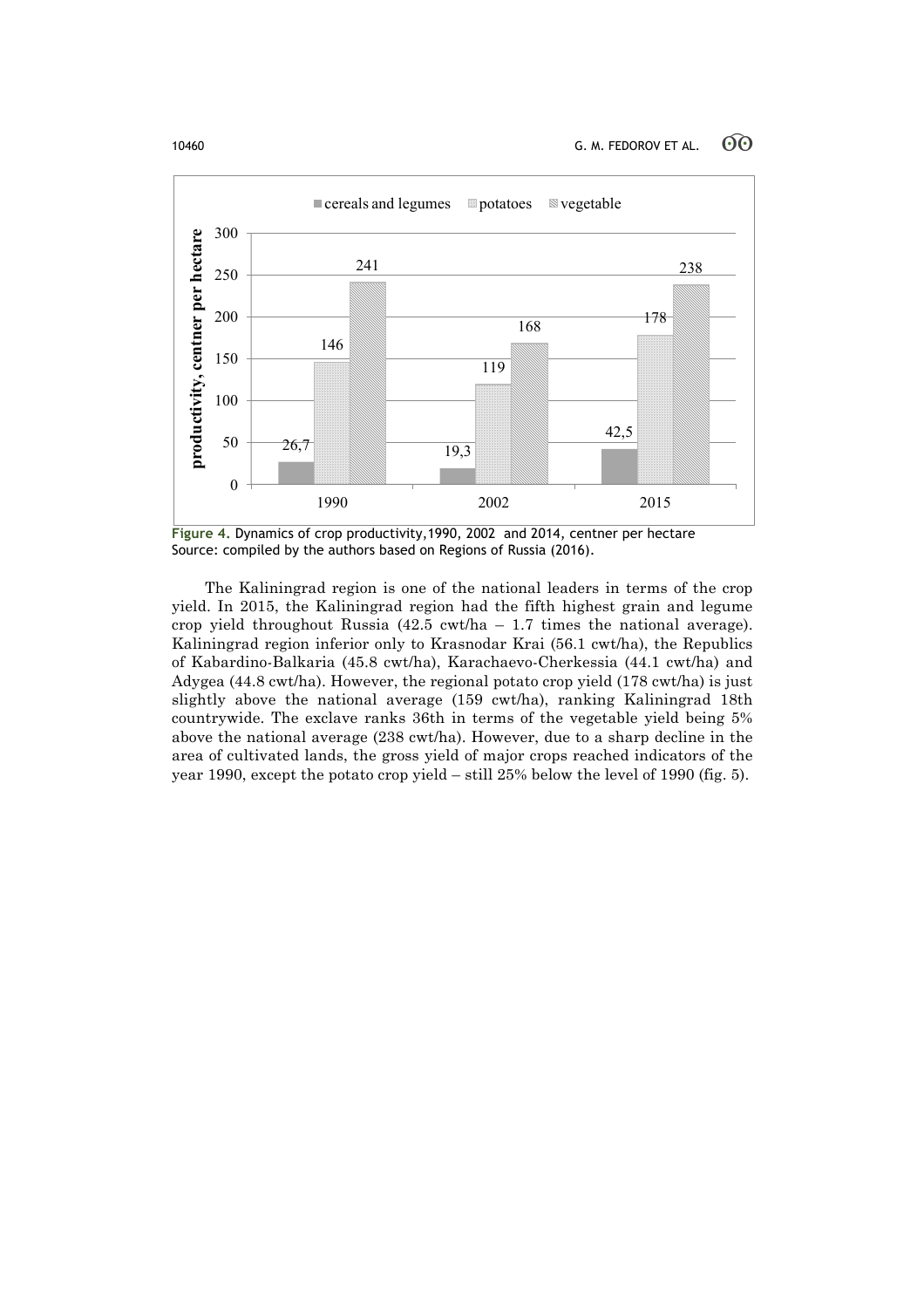

**Figure 5.** Dynamics of crop production, 1990, 2002 and 2015 Source: compiled by the authors based on Regions of Russia. Social and economic indicators (2010), Rosstat (2016), Kaliningradstat (2016).

# *Natural factors in tourism and recreation*

The Kaliningrad region has equally – and in some aspect, even more  $$ favourable conditions for tourism development than the neighbouring Polish and Lithuanian regions – Tricity (Gdansk – Gdynia – Sopot), Krynica Morska, and the Masurian Lakeland in Poland and Nida, Palanga, and Druskininkai in Lithuania. These conditions include natural factors. The other important components – cultural and historical attractions and tourism infrastructure – are beyond the scope of this study. The key advantage of the Kaliningrad region is the increasing demand for tourism services in Russia, which has a much greater number of potential tourists than Poland or Lithuania. Major disadvantages are the insufficient quantity of tourism infrastructure, a limited variety of services, and the exclave position of the region in relation to mainland Russia – this makes a journey to Kaliningrad rather expansive. The key natural factor for tourism development in the region is a seacoast with sand beaches and unique natural objects – the pine-forest-clad Curonian and the Baltic/Vistula Spits. The spits, whose sand dunes reach 60 m in height, are separated from the sea by shallow bodies of water – the Curonian and the Vistula Lagoons. The Curonian Spit stretches 98 km, 48 of which belong to the Kaliningrad region. The width of the spit ranges from 400 m to 4 km. The Baltic/Vistula spit is shorter and narrower. It is 65 km long, of which 35 belong to the Kaliningrad region. The width of the spit ranges from 300 to 1,800 m. Its seacoast is home to the resort towns of Svetlogorsk, Otradnoe, and Zelenogradsk, and other recreational centres. Their health-promoting potential is increased by locally available peloids and mineral-rich waters. Health resorts, hotels, and other accommodations located at the seaside attract many tourists from the Kaliningrad and other Russian regions. As to international tourists, most of them come to the region on experiential trips or as business tourists and, as a rule, stay at Kaliningrad hotels. Wellness tourism, which is most common for the region, is supplemented by experiential tourism, which focuses not only on the cultural and historical attractions but also the natural features and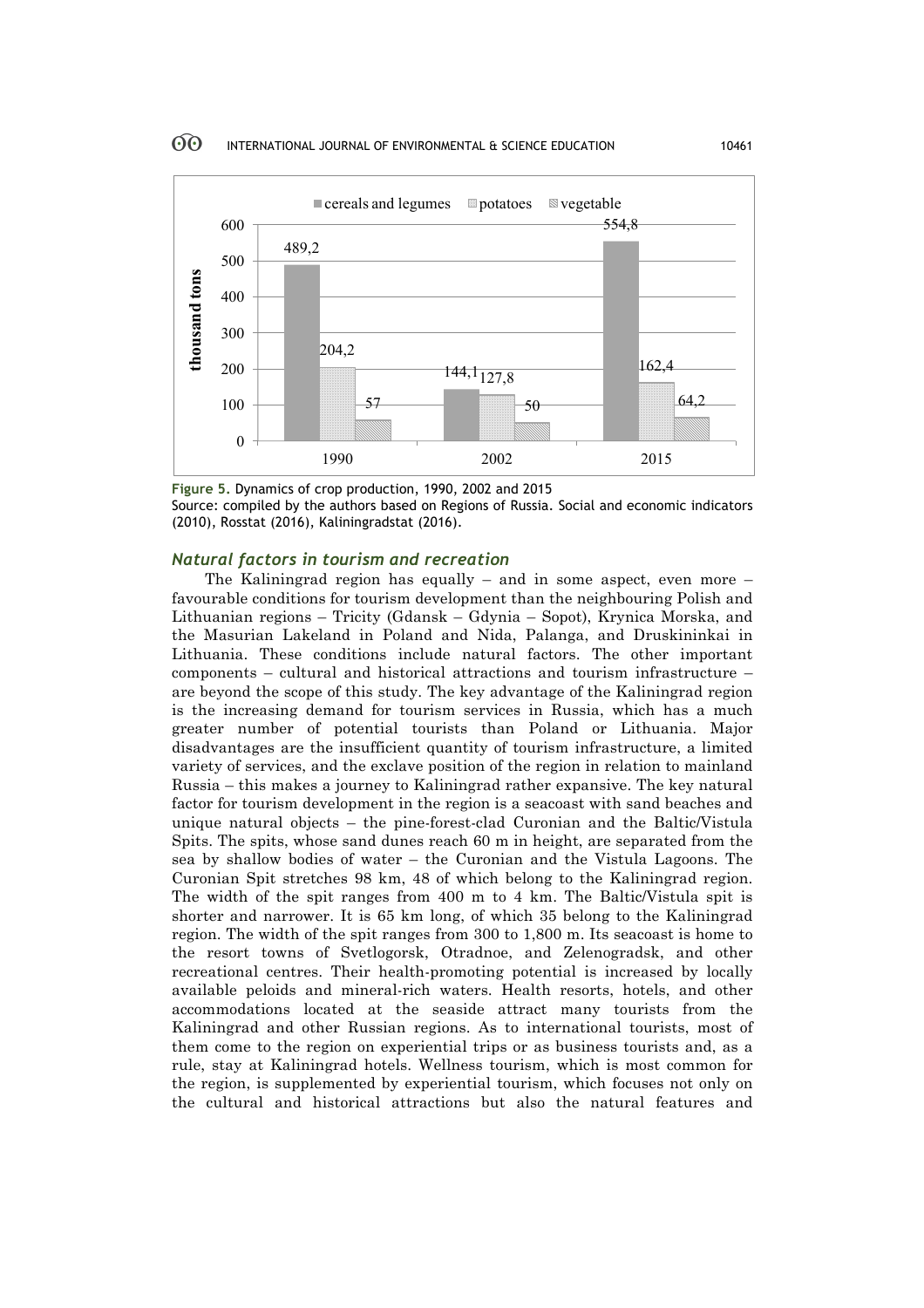phenomena. One of them is the pine-forest-clad Curonian Spit with its high dunes. The Curonian Spit national park occupies an area of 6,600 ha. The Spit lies on the route of autumn and spring migrations of millions of birds. In 1901, the German professor Johannes Thienemann established the very first bird banding station in Rossitten (now Rybachy). Today, bird migration is studied at the Fringilla (the Latin for 'finch') field station located at the 23rd kilometre of the Spit. It belongs to the Institute of Zoology of the Russian Academy of Sciences. The station attracts numerous tourists (Fedorov, 2009). Alongside the national park, the region boasts a number of other natural tourist attractions. However, visiting them is complicated by the conservation area status. As of 2016, there were 64 conservation areas occupying 64,200 ha. The Curonian Spit national park was given a federal status, whereas the other 64 objects enjoy a regional status. The latter include 51 natural monuments, one natural park (Lake Vištytis), two natural sanctuaries, and ten geological sanctuaries for amber outcrops (Ministry of Natural Resources, 2016).

However, the potential of some tourism objects is underdeveloped. These include local water bodies, which can be used in water tourism and game fishing. However, water tourism is just emerging and game fishing, especially its ice variety, is popular primarily among the locals.

By the number of tourist accommodated in the region per 1,000 residents (552 people), the Kaliningrad region is topped only by the Krasnodar region, the Republic of Altai, the Republic of Karelia, Saint Petersburg, the Novgorod region, and the Pskov region. As to the tourism accommodation increase rate, in 2005 – 2015, it was outperformed only by the Kaluga, Nenets autonomous district, and the Republics of Chechnya, Karachay-Cherkessia and Dagestan. With that, only in the Kaluga region the overall volumes are similar to those of Kaliningrad and exceed 500 thousand people. In the other four regions of the figures do not exceed 200 thousand people (Rosstat, 2016). By our estimates, the total number of tourists coming to the region may reach one million people in 2016. There are strong grounds for a further increase. The key condition is the development of tourism infrastructure offering travellers not only comfortable hotel rooms but also a wide range of services and entertainment. The most promising area is wellness tourism, which benefits from the favourable climate conditions, the Baltic coast, peloids, mineral-rich waters, and health resorts specialising in heart and lung diseases.

# *Mineral and organic deposits*

The geology of the region has been extensively studied and numerous deposits have been discovered on its territory. The most valuable ones are those of amber and oil.

The Kaliningrad region is often called the Amber land and the Amber coast of Russia. These sobriquets refer to the fact that the Kaliningrad peninsula and the western coast of the Kaliningrad Lagoon are home to large deposits of amber. Probable reserves are estimated at 400,000 tons, which accounts for 90% of the entire world's deposits (Zagorodnykh & Kunaeva, 2005). The annual extraction rate is lightly below 0.1% of probable reserves – half of the Soviet level and almost as much as in the 1930s. An estimate of proven and probable reserves suggests that they will not be exhausted in the next 1,000 years at the current extraction rate.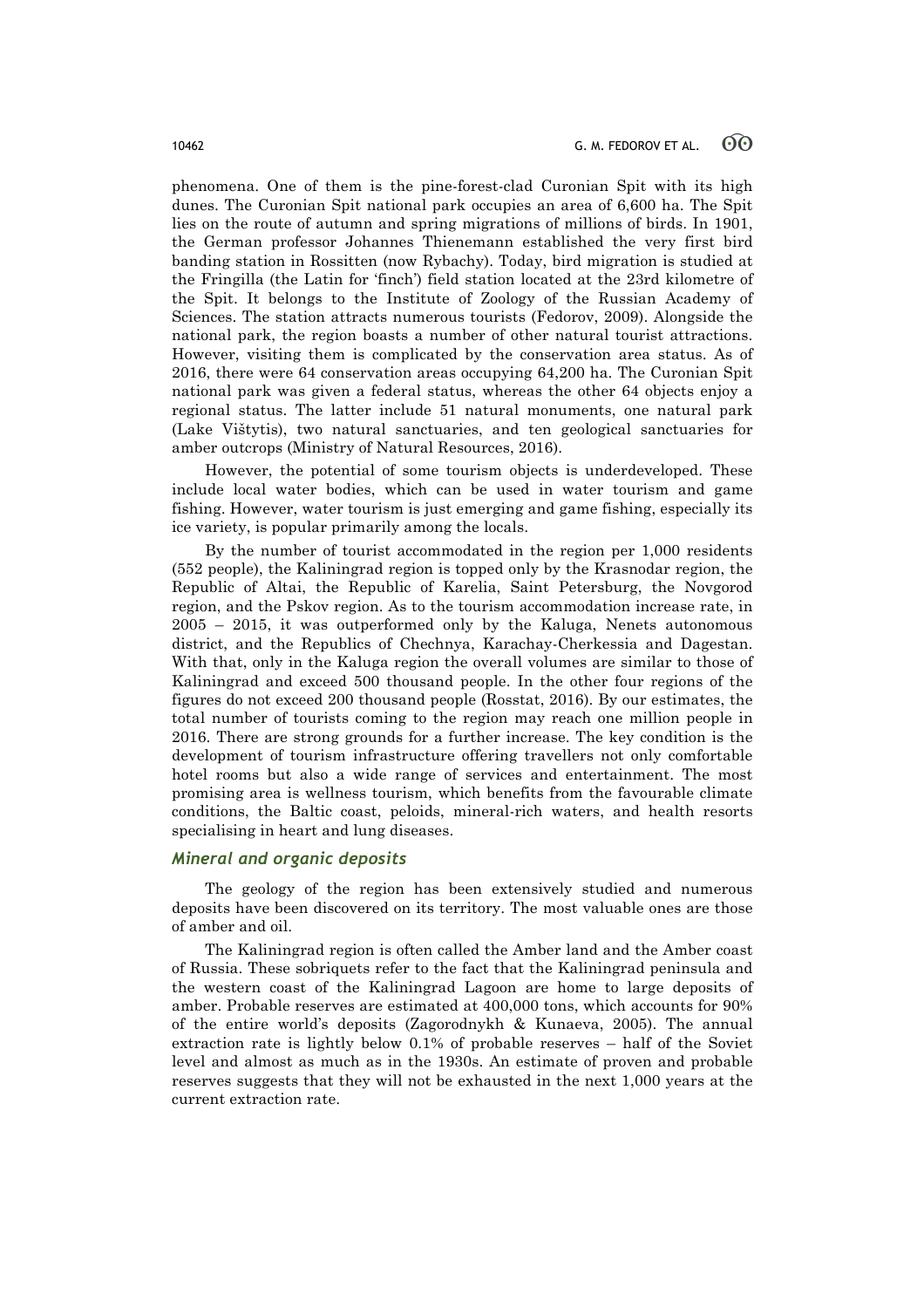#### 60 INTERNATIONAL JOURNAL OF ENVIRONMENTAL & SCIENCE EDUCATION 10463

A bottleneck in the amber industry is the losses of small amber fractions during extraction and processing. Unique gems that are in demand from national and international consumers (Lithuanian and Polish jewellers in the past and Chinese today) account for 20% of the extracted amber. Medium-sized fractions comprise 50% and fine factions (<6 mm) 30%. In the Soviet period, the latter were used in the manufacturing of succinic acid (a valuable fertiliser) and amber varnish and paints. Such fractions were also used to produce pressed amber. However, in market conditions, the use of small fractions is discontinued due to falling demand and obsolete energy-intensive manufacturing processes. The expected introduction of new original and internationally employed manufacturing processes gives a reason to hope that Kaliningrad amber will be in steady demand in the next  $5 - 10$  years.

Oil was discovered in the Kaliningrad region in 1963. Oil production was launched in 1975. Kaliningrad boasts high-quality low-sulphur oil occurring at a depth of  $1,500 - 2,000$  m. Shelf oil exploration began in 1983, when two offshore oil fields were discovered. An offshore oil platform was built in the Kravtsov field, followed by the launch of offshore extraction in 2004 (Zytner, Grigoryev & Оtmas, 2008).

The maximum oil production volume was observed in 2007 (1,450 thousand tons). In 2013, 943 thousand tons of oil were extracted (Kaliningradstat, 2016) and in 2014 – 853 thous.t., half of which took place at the offshore production (Lukoil-Kaliningradmorneft – URL: http://www.lukoil-kmn.com/ppd).

The Kaliningrad region is also rich in peat, lignite, construction materials, common salt, and potassium and magnesium salts, mineral water, and peloids.

Peat deposits account for over 7% of the region's surface, occupying more than 1,000 km2. The deposit thickness is  $3 - 5$  m, reaching up to 12 m. Peat reserves are estimated at 310 million tons in the air-dry state. However, they are scattered over 100 small fields, which complicates the commercial extraction of peat and increases its production cost. Depending on the weather conditions, peat production volume ranges from 15 to 40 thousand tons per year (Aleksandrova & Kononova, 2016).

The Grachevka lignite field is rather small and its reserves are estimated at 30 million tons. Its lignite can be used in the manufacturing of a voluble product – ozokerite – used in metallurgy, the chemical, pulp and paper, and light industries, and medicine. However, current projects are aimed at the use of lignite as fuel. The construction of lignite mines raises concerns from both ecologists and the local community. They insist that lignite mining in the village of Grachevka, which is located in a resort area, will harm nature. Moreover, there are doubts about the cost efficiency of lignite with a low calorific value and high ash content, especially in view of its limited reserves. Construction materials – sand, clay, and gravel – are extracted throughout the region.

Numerous mineral springs have been discovered in exclave. The production of Kaliningradskaya mineral water was launched as early as 1973. Today, Maysakaya (Gusev), Tilsitskaya (Sovetsk), and Zelenogradakaya mineral water brands are bottled in the region.

Peloids found in the environs of the resort town of Svetlogorsk are used for treating a number of conditions.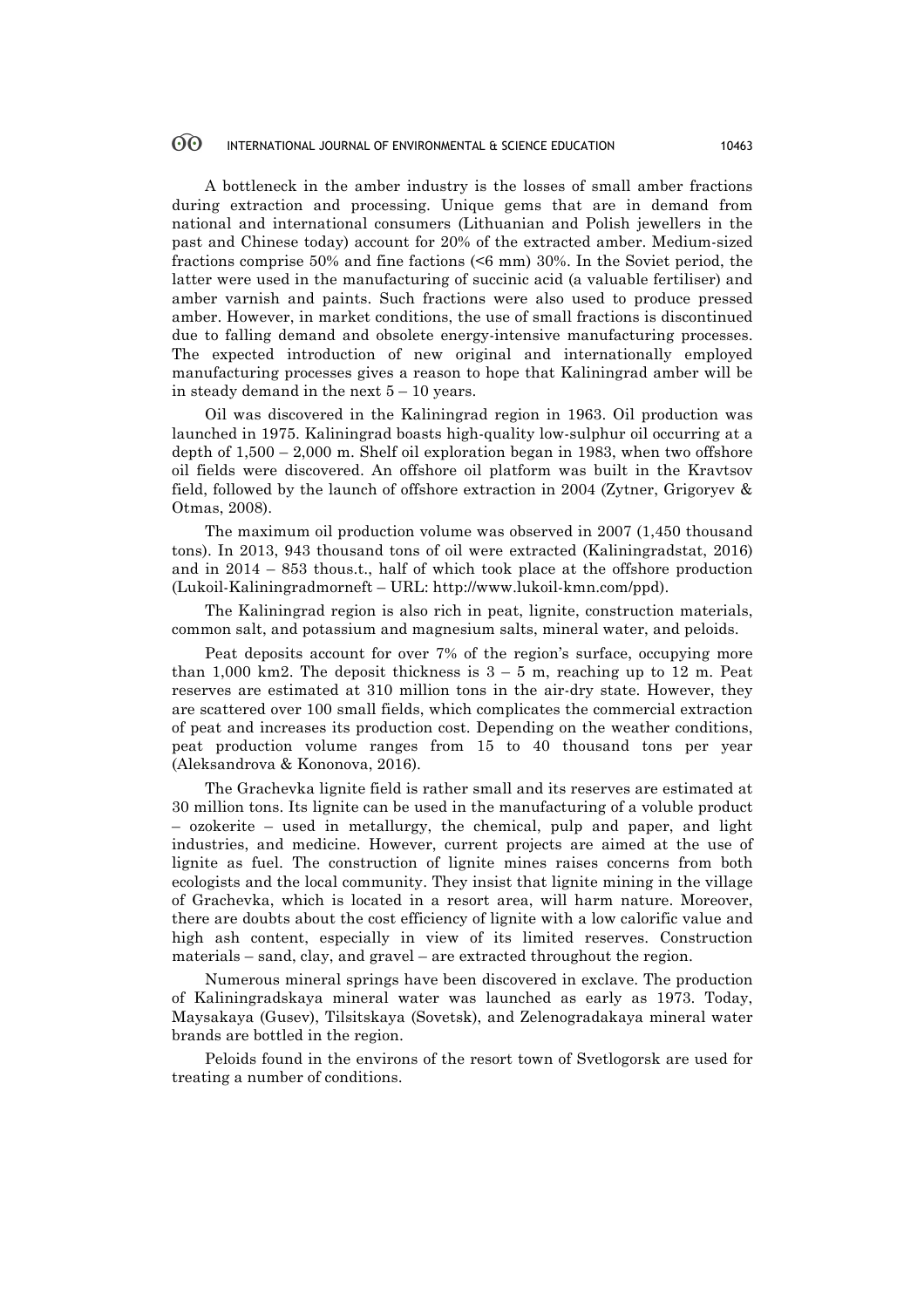There are large salt deposits in the Kaliningrad region. Common salt reserves of the Kaliningrad salt producing basin are estimated at 1,500 billion tons. However, the significant depth of burial (760 – 1225 m) complicates extraction. There are plans for salt production in the Zelenogradsk and Gusev districts (Gurevich & Kazanov, 1976).

Bands of potassium and magnesium salts, whose reserves are estimated at billions of tones, have been discovered in the salt stratum. The most promising production site is the Nivenskoe deposit located south of Kaliningrad. The plans of salt production are being discussed.

The exploration of some mineral and organic resources has just begun. Manganese nodules and titanium-zirconium sands have been found at the bottom of the Baltic Sea. Potassium salt and materials rich in sulphur and carbonates occur at a significant depth in the landmass.

### *Other natural resources*

### *Water resources*

The total area of the regional waters assets is 184,600 ha with the lagoons accounting for most of it.

Due to excessive humidity and flat terrain, the region has numerous rivers and lakes, many of them artificial. There are 4,600 rivers and drainage canals of a total length of 13,000 km and approximately 4,000 lakes and ponds, although most of them are relatively small. Only six rivers are more than 100 km long. The local waterways are not used in the transportation of cargoes and passengers (Litvin, 1999).

The biggest rivers are the Neman and the Pregolya. Canals connect them into a single water system. The total length of navigable waterways is above 360 km. The largest lake is Lake Vištytis located 178 m above sea level. Its area reaches 18 km2 and the depth 47 m. The largest inland water bodies are the Curonian and the Kaliningrad/Vistula Lagoons, which are rich in fish. They are relatively shallow and they warm up rapidly creating favourable conditions for the reproduction and development of fish. The most valuable species include the common bream, the zander, and the Baltic herring. Such delicacy as eels is also found in the region.

The use of lagoons for wellness purposes is almost impossible due to the specific odour of the water in the summer, which is explained by the decay of algae reproducing in the lagoons. The Lagoons can contribute to the development of yachting – a promising area of cross-border cooperation between Russia and Poland in the Kaliningrad/Vistula Lagoon and Russia and Lithuania in the Curonian Lagoon and on the River Neman.

### *Forests*

The region's forest resources are insignificant from the perspective of timber production. Forests cover an area of 281 thousand ha – 18.6% of the totally territory (or 21% if the lagoons are not take into account). With sprucedeciduous forests dominant in the area, there are also pine and alder forests in the region. 40% of the forests are planted. They perform an important nature conservation function.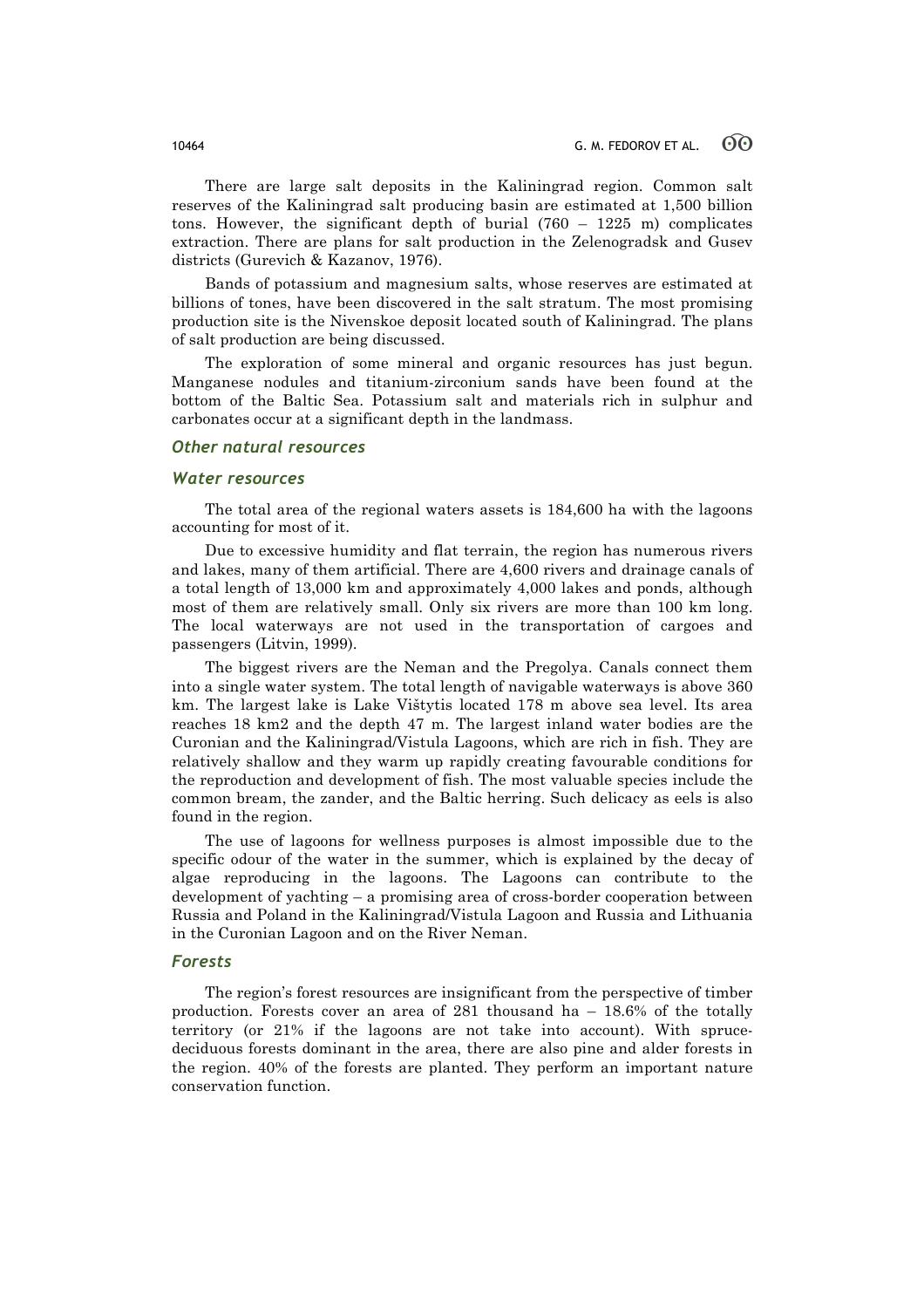#### 60 INTERNATIONAL JOURNAL OF ENVIRONMENTAL & SCIENCE EDUCATION 10465

The total stand of timber is 48.6 million m3. The allowable cut is estimated at 494,000 m3. However, forests are located in waterlogged areas and most of them consist of low-density hardwood species, for which there is little demand. Thus, the allowable cut is rarely fulfilled. In 2014, 221 thousand m3 of timber were harvested, i.e. 45% of the allowable cut (Aleksandrova, Kononova & Grishina, 2015). The Kaliningrad region accounts for 0.1% of the national raw timber production (Oksenoyt et al., 2015). Special attention is paid to reforestation — 1,200 hectares of woodland were restocked in 2014 (Aleksandrova, Kononova & Grishina, 2015).

# *Animal resources*

In this category, the major resource is the fish of the Baltic Sea and its lagoons, where commercial fishing takes place. However, the geographical position of the region made it possible to organise commercial fishing in the World Ocean, where most fish and seafood are harvested. The fishing quotas of the Kaliningrad region in Baltic Sea and its bays amounted in 2015 to 48 thousand tons (more than in 2014), but were not fully exploited: Kaliningrad fishermen caught only 40 thousand tons of fish (Government of the Kaliningrad region. Fishery Agency 2016; Prime 1996-2016)

The most important commercial fish species are cods, the Baltic herring, sprats, the common bream, the zander, herring, flatfish, and salmon, whose catch is restricted (Ministry of Natural Resources, 2016). Aquaculture facilities have been established in the regional inland water bodies (including lagoons), where commercial fish are farmed in small numbers.

A territory of an area of 938 thousand ha is used for recreational hunting. The hunted animals include deer, the roe deer, the wild boar, the beaver, the common otter, martens, foxes, the racoon dog, the European polecat, the European badger, squirrels, the stoat, the European mink, the muskrat, the European hare, the grey wolf, the grey partridge, the hazel grouse, and the black grouse (Ministry of Natural Resources, 2016).

# **Conclusion**

The natural conditions and resources of the Kaliningrad region provide a favourable context for the development of a number of manufacturing industries, agriculture, transport, and recreation. However, this potential is not fully realised. According to our estimates, the effective use of natural resource potential can increase the proportion of relevant economic activities to 30% of the regional gross product. However, this requires large investments and the development and deployment of environmentally sustainable technologies. Moreover, sustainable nature management often necessitates the development of cross-border cooperation in the case if resources are divided by national borders. A number of joint projects have been implemented by researchers and experts from Russia, Poland, and Lithuania in the framework of the Crossborder cooperation programme financed by the EU and Russia (International and interregional relations agency 2014a). New programmes are being developed within the Lithuania – Russia and Poland – Russia European Neighbourhood Instrument for 2014 — 2020 (International and interregional relations agency 2014b).

### **Disclosure statement**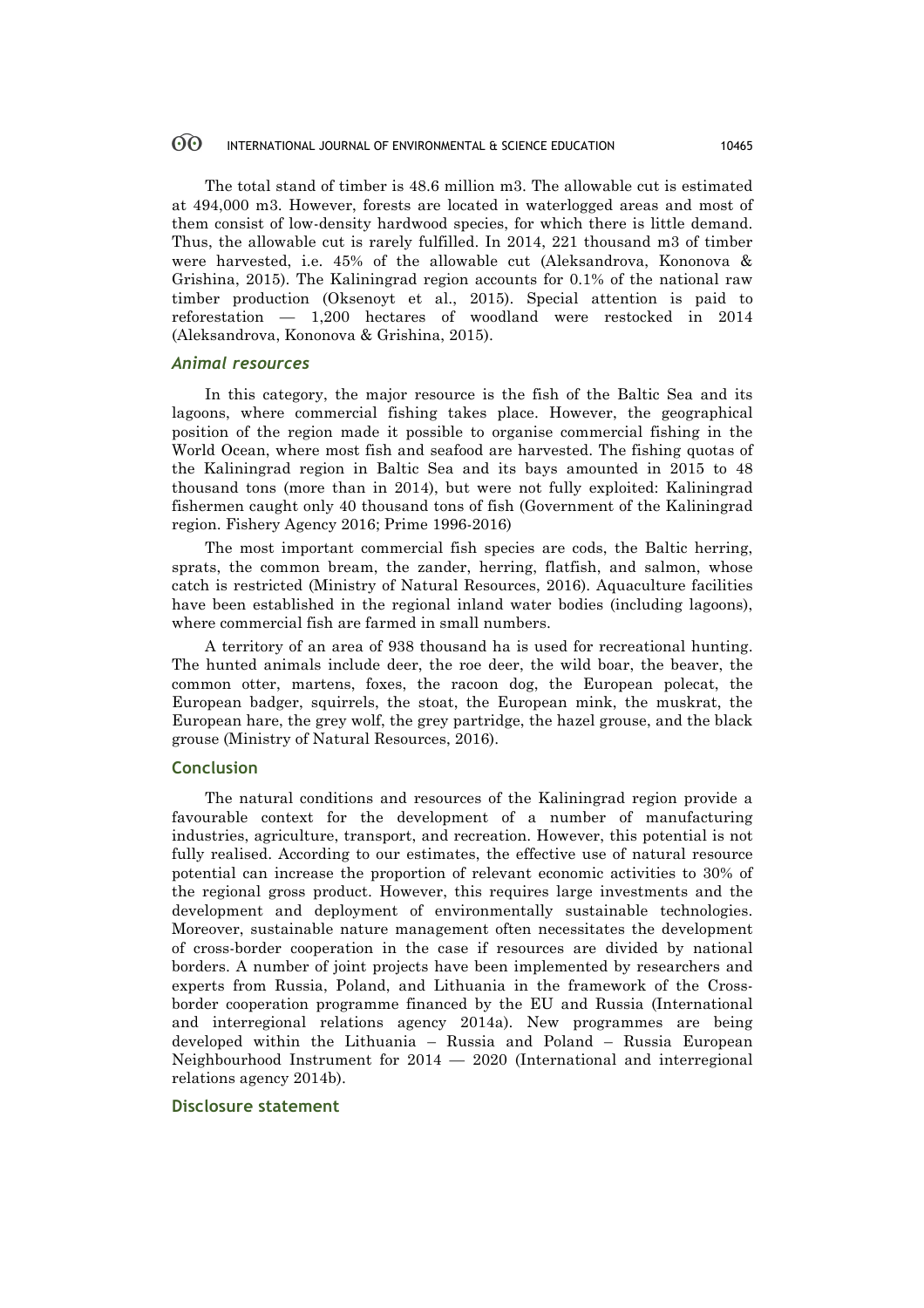No potential conflict of interest was reported by the authors.

# **Notes on contributors**

**Gennady M. Fedorov**, Department of Urban Planning, Land Management and Design, Institute of Environmental Management, Urban Development and Spatial Planning, Immanuel Kant Baltic Federal University, Kaliningrad, Russia.

**Vladimir A. Gritsenko**, Department of Ocean Geography, Institute of Environmental Management, Territorial Development and Urban Construction, Immanuel Kant Baltic Federal University, Kaliningrad, Russia.

**Viktor P. Dedkov**, Department of bio-ecology and biodiversity, Institute of living systems, Immanuel Kant Baltic Federal University, Kaliningrad, Russia.

**Sergey I. Zotov**, Department of Geography, Environmental Management and Spatial Development, Institute of Environmental Management, Territorial Development and Urban Construction, Immanuel Kant Baltic Federal University, Kaliningrad, Russia.

**Pavel P. Chernyshkov**, Department of Geography, Environmental Management and Spatial Development, Institute of Environmental Management, Territorial Development and Urban Construction, Immanuel Kant Baltic Federal University, Kaliningrad, Russia.

#### **References**

- Aleksandrova, E.S. & Kononova, L.A. (2016). *The Kaliningrad region in numbers*. Kaliningrad: Kaliningradstat, 375 p.
- Aleksandrova, E.S., Kononova, L.A. & Grishina, I.I. (2015). *The Kaliningrad region in numbers*. Kaliningrad: Kaliningradstat, 164 p.

Eurostat. (2016). Direct access: http://ec.europa.eu/eurostat

- Fedorov, G.M. (2009). *Are you familiar with the Kaliningrad region?* Kaliningrad: Kant Russian State University Press, 277 p.
- Gimbitsky, K.K., Kuznetsova, A.L. & Fedorov, G.M. (2014). The development of Kaliningrad regional economy: A new stage of restructuring. *Baltic region*, *1(19),* 56-71.
- Government of the Kaliningrad region. Fishery Agency (2016). Direct access: http://ryba39.ru/tekuwaya\_deyatelnost\_agentstva
- Gurevich, G.I. & Kazanov, Yu.V. (1976), *Mineral and organic resources of the Kaliningrad region.* Kaliningrad: Knizhnoe izdatelstvo, 322 p.
- International and interregional relations agency of the Kaliningrad region (2014a). *Lithuania – Poland – Russia cross-border cooperation programme. The list of approved projects.* Direct access: http://id.gov39.ru/projects/projects\_2014\_rus.pdf
- International and interregional relations agency of the Kaliningrad region (2014b). *Litahunia – Russia and Poland – Russia European Neighbourhood cross-border cooperation programmes for 2014 – 2020.* Direct access: http://www.id.gov39.ru/programs/program2014-2020.php
- Kaliningradstat (2016). *Kaliningrad region in figures.* Kaliningrad: Kaliningradstat, 278 p.
- Klemeshev, А. & Mau, V. (2007). *Strategy for the Development of the Kaliningrad Region.*  Kaliningrad: IKSUR Press, 186 p.
- Krasnov, E., & Fedorov, G. (2012). *Agriculture in Kaliningrad. Sustainable Agriculture*. Uppsala: Uppsala University, 473 p.
- Kropinova, E.G., Zaitseva, N.A. & Moroz, M. (2015). Approaches to the assessment of the contribution of tourism into the regional surplus product. *Mediterranean Journal of Social Sciences, 6(3),* 275-282.
- Litvin, V.M. (1999). *The Kaliningrad region. Essays on nature.* Kaliningrad: Yantarnyy skaz, 205 p.
- Ministry of Natural Resources and Ecology of the Kaliningrad region (2016). *2015 Kaliningrad region national environmental report.* Kaliningrad: Ministry of Natural Resources and Ecology of the Kaliningrad region Press, 372 p.
- Oksenoyt, G.K., Bulgakova, N.S., Gelvanovsky, M.I., Glisin, F.F., Goryacheva, I.P., Gokhberg, L.M., Zhutkov, V.B., Klimanov, V.V., Kuznetsova, O.V., Kulibina, I.F., Skatershchikova, E.E. &